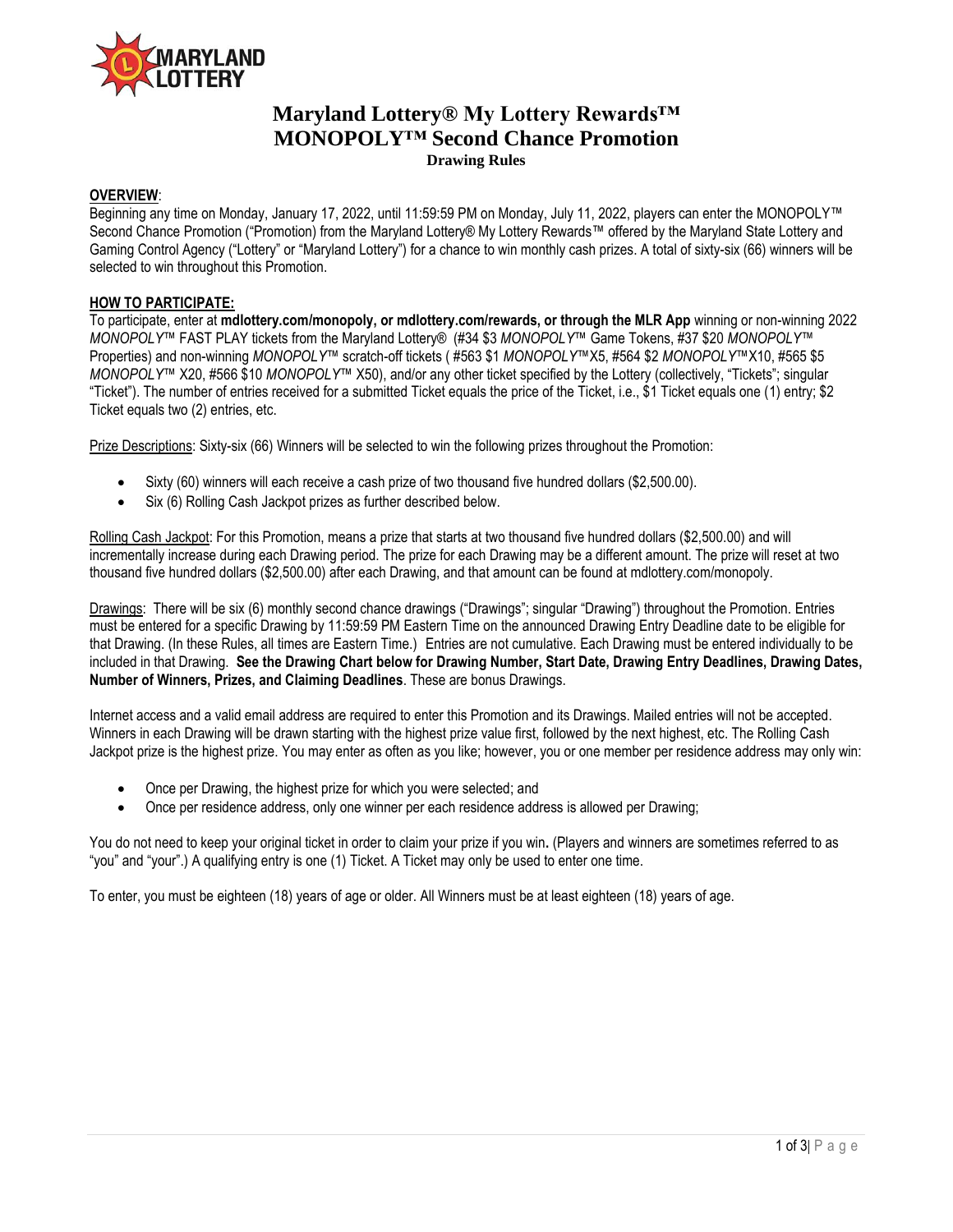# **DRAWING SCHEDULE**

| <b>DRAWING</b><br><b>NUMBER</b> | <b>START DATE</b> | <b>DRAWING ENTRY</b><br><b>DEADLINE</b><br>11:59:59 PM ON: | <b>DRAWING DATE</b> | # OF<br><b>WINNERS</b> | <b>EACH PRIZE</b>                       | <b>CLAIMING</b><br><b>DEADLINES</b><br><b>FOR WINNERS</b><br>& ALTERNATES<br>4:30 PM ON: |
|---------------------------------|-------------------|------------------------------------------------------------|---------------------|------------------------|-----------------------------------------|------------------------------------------------------------------------------------------|
|                                 | Monday, 1/17/22   | Monday, 2/21/22                                            | Tuesday, 2/22/22    | 1<br>10                | Rolling Cash Jackpot #1<br>\$2,500 Cash | $3/24/22$ ;<br>Alternates<br>4/25/22                                                     |
| $\mathcal{P}$                   | Tuesday, 2/22/22  | Monday, 3/21/22                                            | Tuesday, 3/22/22    | 1<br>10                | Rolling Cash Jackpot #2<br>\$2,500 Cash | 4/21/22;<br>Alternates<br>5/21/22                                                        |
| 3                               | Tuesday, 3/22/22  | Monday, 4/18/22                                            | Tuesday, 4/19/22    | 1<br>10                | Rolling Cash Jackpot #3<br>\$2,500 Cash | 5/19/22;<br>Alternates<br>6/20/22                                                        |
| 4                               | Tuesday, 4/19/22  | Monday, 5/16/22                                            | Tuesday, 5/17/22    | 1<br>10                | Rolling Cash Jackpot #4<br>\$2.500 Cash | $6/16/22$ ;<br>Alternates<br>7/18/22                                                     |
| 5                               | Tuesday, 5/17/22  | Monday, 6/13/22                                            | Tuesday, 6/14/22    | 1<br>10                | Rolling Cash Jackpot #5<br>\$2,500 Cash | 7/14/22;<br>Alternates<br>8/15/22                                                        |
| 6                               | Tuesday, 6/14/22  | Monday, 7/11/22                                            | Tuesday, 7/12/22    | 1<br>10                | Rolling Cash Jackpot #6<br>\$2,500 Cash | 8/11/22;<br>Alternates<br>9/12/22                                                        |

### **All Winners, including alternate winners ("Alternates" or "Alternate"), must claim your prize by 4:30 PM on the respective claiming deadlines shown above.**

### **CLAIMING:**

You will be advised, at the time of notification, of claiming procedures and reminded of claiming deadlines. Claiming deadlines for winners, including Alternates, are included in the chart above.

- Winners of the Rolling Cash Jackpot prizes must claim your prize in person **by 4:30 PM of the claiming deadline date** at the Maryland Lottery Baltimore Customer Resource Center, Montgomery Park Business Center, 1800 Washington Boulevard, Suite 330, Baltimore, MD 21230.
- Winners of the two thousand five hundred dollars (\$2,500.00) cash prizes may claim your prize in person at, or by mail (with a Lottery Claim form and required documentation enclosed), to the address in the preceding sentence, or through email or facsimile transmission (with a Lottery Claim form and required documentation enclosed). An email address and/or fax number will be provided upon request.
- Winners must allow thirty (30) business days after the Lottery receives a claim for delivery of your prize.
- If a Winner has been disqualified, or by the relevant claiming deadline has not claimed, submitted all required documentation and information, including completing waivers for both the winner and the guest, and been confirmed and validated as eligible, then an Alternate may be selected. Alternates must claim by 4:30 PM of the claiming deadline designated for Alternates.
- You do not have the option to request or receive a substitute or equivalent prize for any prize.

The Maryland Lottery will send you a W-2G form for the Rolling Cash Jackpot and the two thousand five hundred dollars (\$2,500.00) cash prizes. All amounts paid to you or on your behalf will be included in your reportable income. You will be taxed on those amounts. All Winners are responsible for all taxes, including income taxes.

### **ADDITIONAL RULES:**

For questions or assistance, visit the MLR website at mdlottery.com/rewards, go to the Help Menu tab and select Member Feedback, or you may call the MLR toll-free hotline number, 1-800-201-0108.

All aspects of this Promotion are governed by these Drawing Rules ("Rules"), The Maryland Lottery® My Lottery Rewards™ Terms of [Use,](https://www.mdlottery.com/wp-content/uploads/2021/06/MLR-Terms-of-Use-29n-eff-8-23-2021.pdf) as amended, and the [Maryland State Lottery and Gaming Control Agency My Lottery Rewards™ Official Rules and Conditions of](https://www.mdlottery.com/wp-content/uploads/2021/06/Points-for-Prizes-Drawings-Rules_132r_Eff-8-23-21.pdf)  [Eligibility \(Points for Prizes®/Points for Drawings®/2](https://www.mdlottery.com/wp-content/uploads/2021/06/Points-for-Prizes-Drawings-Rules_132r_Eff-8-23-21.pdf)nd Chance Drawings/Subscriptions) ("Official Rules"), as amended). If any